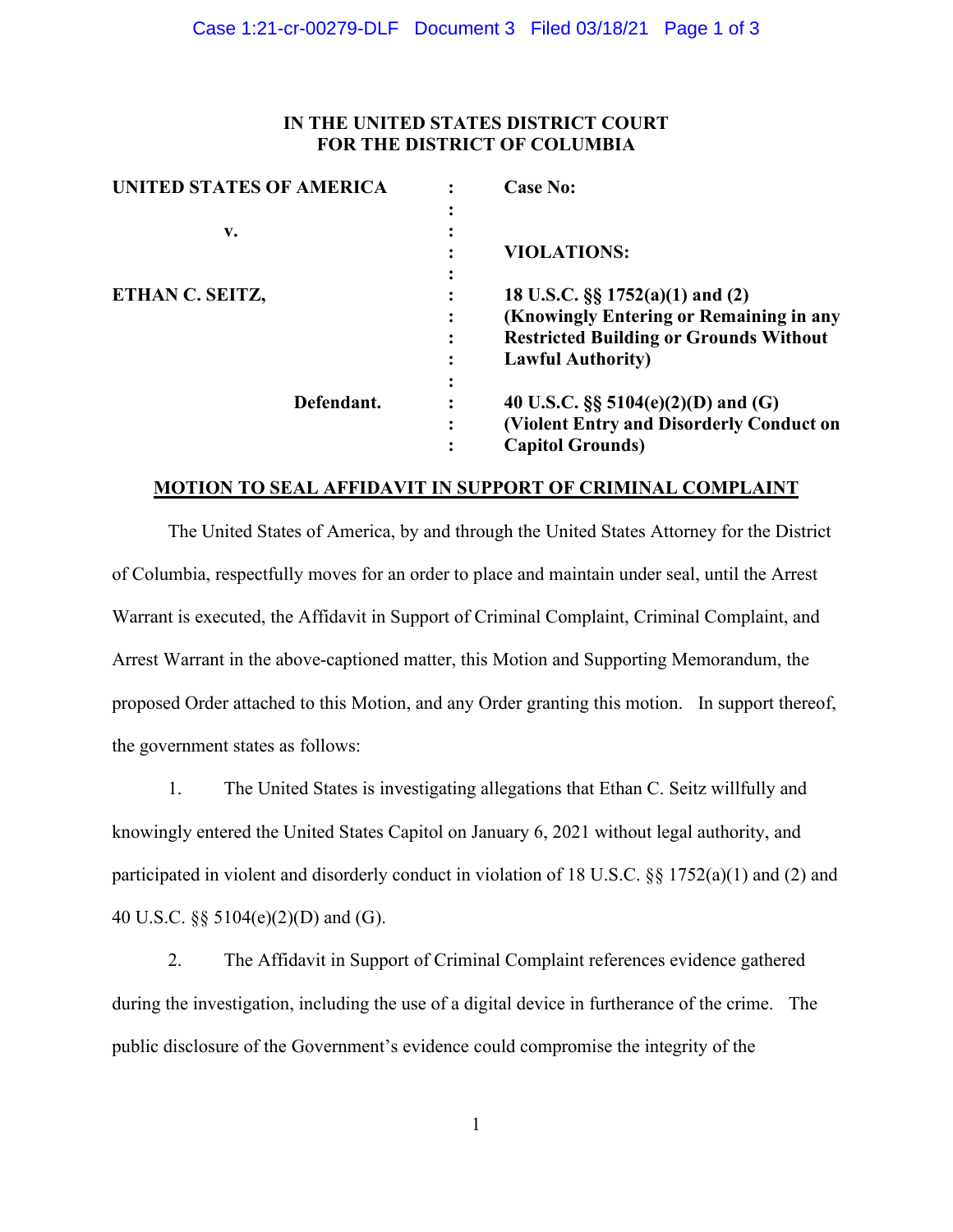#### Case 1:21-cr-00279-DLF Document 3 Filed 03/18/21 Page 2 of 3

investigation, including the ability of the United States to locate and arrest the defendant, which also may lead to the destruction of evidence in other locations including the digital device or the intimidation of government witnesses. Thus, a sealing order is necessary to avoid hindering the ongoing investigation in this matter.

2. As stated in Washington Post v. Robinson, 935 F.2d 282, 288 (D.C. Cir. 1999), there is a presumption of access to Court proceedings. But, this can be overridden if " $(1)$ " closure serves a compelling interest; (2) there is a substantial probability that, in the absence of closure, this compelling interest would be harmed; and (3) there are no alternatives to closure that would adequately protect the compelling interest.'" Id. at 290 (quoting Oregonian Pub. Co. v. United States Dist. Court, 920 F.2d 1462, 1466 (9th Cir. 1990)).

3. In this matter, the United States has a compelling interest in preserving the integrity of its investigation and arresting the defendant. A limited sealing order ensuring that filings related to the Criminal Complaint and Arrest Warrant are not accessible from the Court's public files is narrowly tailored to serve a compelling interest.

4. Furthermore, the United States respectfully submits that complying with the normal notice requirements of Washington Post would defeat the purpose of the motion to seal. Persons who know the criminal justice system also know that docketing a motion to seal an Affidavit in Support of Criminal Complaint and Arrest Warrant, or a resulting sealing order, means that the defendant is charged with a crime, and the Government intends to arrest her. Thus, if this Motion or a sealing order were to become public, it would be the same as making public the Complaint and Arrest Warrant.

**WHEREFORE**, the United States respectfully requests that this Court issue an Order directing that the Clerk of the Court place and maintain under seal, until execution of the Arrest

2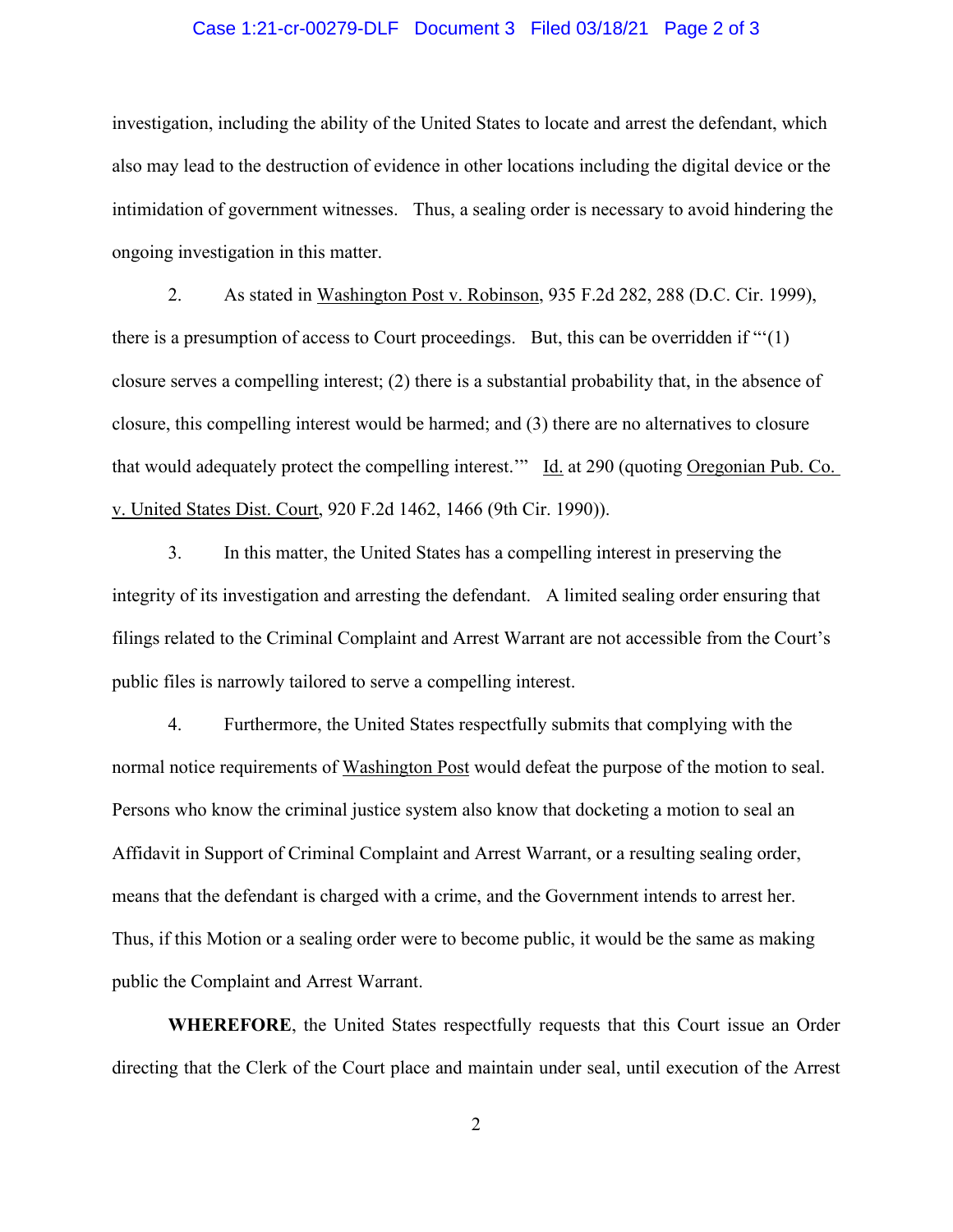# Case 1:21-cr-00279-DLF Document 3 Filed 03/18/21 Page 3 of 3

Warrants, the Affidavit in Support of Criminal Complaint, this Motion and Supporting Memorandum, the proposed Order attached to this Motion, and any Order granting this motion.

Respectfully submitted,

CHANNING PHILLIPS Acting United States Attorney D.C. Bar No. 415793

/s/ *Alexis Loeb*

by: Alexis Loeb California Bar No. 269895 Assistant United States Attorney Detailee 555  $4<sup>th</sup>$  Street, N.W. Washington, D.C. 20530 (415) 436-7168  $(415)$  436-7234 (fax) alexis.loeb@usdoj.gov